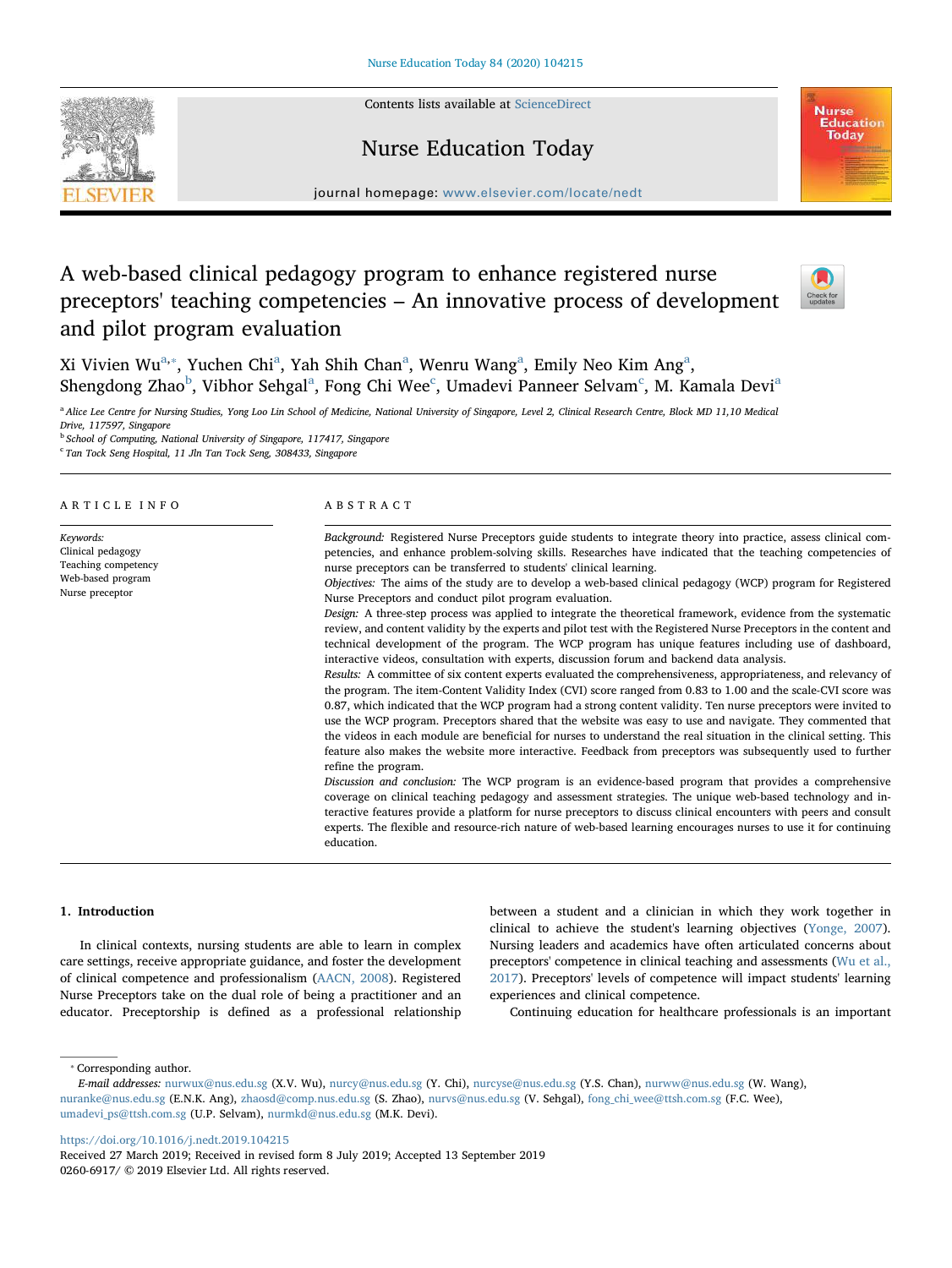guideline across the world. In Singapore, the Ministry of Health encourages strategies that are innovative and promote the professional development of healthcare professionals who feel more motivated and dignified to care for the health of the population ([Healthcare profes](#page-7-1)[sionals-Nurses, n.d.\)](#page-7-1). The preceptorship course provided by the hospital in Singapore is a face-to-face workshop. A previous study indicated that Registered Nurse Preceptors might not have time to attend the course due to busy work schedules [\(Wu et al., 2016\)](#page-8-2). Faculty's involvement, appropriate course materials, and preceptors' training are identified as the essential elements to the preparation of preceptors [\(Bourbonnais](#page-7-2) [and Kerr, 2007](#page-7-2)). There is definitely a need to look into how we can best provide professional development for Registered Nurse Preceptors that allows for flexibility in learning and improves responsiveness to their learning needs. It is paramount that continuing education courses increase the flexibility and responsiveness of the nursing workforce and offer alternative means for nurses to take up such courses.

## 1.1. Literature review

#### 1.1.1. Nursing students' learning in clinical education

Clinical competence is defined as the integration of nursing knowledge, psychomotor skills, and problem-solving abilities to offer safe care for patients [\(Hickey, 2010\)](#page-7-3). Clinical competence develops over time as nurses progress from a novice level to a proficient level ([Benner, 1982\)](#page-7-4). Achieving clinical competency is a key element in nursing education focusing on professional standards and patient safety ([Kim, 2007\)](#page-7-5).

Nursing students encounter several challenges in dynamic clinical environments and experience significant levels of anxiety during clinical assessments ([Wu et al., 2015](#page-8-3)). Previous studies have demonstrated remarkable concerns among nursing students, e.g. variations in assessment standards, preceptors' competence in providing feedback, variations in clinical guidance and support by preceptors, and high expectations of students' clinical competence by Registered Nurse Preceptors ([Wu et al., 2016;](#page-8-2) [Wu et al., 2015](#page-8-3)). Students generally appreciate clinical guidance and seek responsibility and trust from preceptors. However, these students may experience frustration, anxiety, fear, and powerlessness periodically in dynamic clinical environments [\(Nabolsi](#page-7-6) [et al., 2012\)](#page-7-6). These unfortunate circumstantial experiences may affect students' learning outcomes in clinical education.

# 1.1.2. Nurse preceptors' learning and professional development

Registered Nurse Preceptors are appointed by clinical nurse leaders (CNLs), and the selection is based on clinical experience, job performance, and willingness to teach. The role and responsibility of nurse preceptors are clearly defined as guiding students to integrate theory into practice, assessing clinical competencies, and enhancing problem solving skills [\(Cant et al., 2013\)](#page-7-7). Professional competence, interpersonal relationship skills, personality characteristics, and teaching abilities are highlighted as effective clinical teaching behaviors [\(Tang](#page-8-4) [et al., 2005](#page-8-4)). Interactions with preceptors are positively correlated with increased competence in organization, collaboration, delegation, initiating nursing care, and communication for students [\(Kim, 2007](#page-7-5)).

Many preceptors experience challenges in managing the dual role of being a registered nurse and a preceptor (Jonsén [et al., 2013\)](#page-7-8). While struggling to fulfil all their obligations, most preceptors place a higher priority on patient safety and care due to higher patient acuity and a lower priority on the precepting role [\(Jones, 2005\)](#page-7-9). CNLs and nurse academics have clearly acknowledged the key role of preceptors in clinical assessments [\(Wu et al., 2017](#page-8-1)). However, research has found that there may not be adequate preparation for nurses preceptors to take up the essential role to train and educate nursing students ([Mitchell et al., 2018\)](#page-7-10). Preceptors may not be prepared with formal pedagogical education ([Wu et al., 2016\)](#page-8-2), resulting in inadequate teaching knowledge and experiences. Consequently, they may experience role ambiguity and unfamiliarity with clinical teaching and assessments [\(Benner et al., 2009\)](#page-7-11). Thus, the impetus for the educational program and the web-based platform came from previous studies by [Wu](#page-8-5) [et al. \(2018; 2016; 2017; 2015\).](#page-8-5)

Most of the organizations always prepare nurse preceptors either using the traditional face-to-face classes and/or e-learning online modules [\(Kennedy, 2019](#page-7-12)). With a preceptor training program, nurses are able to equip themselves with adequate knowledge of educational strategies to help them teach the preceptees effectively ([Kennedy,](#page-7-12) [2019\)](#page-7-12). In addition, the preceptor program also helps nurses to build a clear understanding of their roles as preceptors, which will lead to positive outcomes including reduced attrition rate, higher job satisfaction, and better performance ([Painter, 2017\)](#page-8-6).

## 1.1.3. Web-based professional development for nurse preceptors

Web-based programs have been used widely in preceptorship education. A web-based program utilises digital platforms for learning, which is recognised as an effective learning approach for nursing professional development ([Lu et al., 2009](#page-7-13)). [Myrick et al. \(2011\)](#page-7-14) built an online learning community to engage preceptors socially in a virtual workspace and to provide a platform for interaction. [Foronda et al.](#page-7-15) [\(2015\)](#page-7-15) facilitated learning for preceptors by applying an innovative pedagogy using avatars in a three-dimensional virtual clinical setting. Other studies used a virtual world as a medium to illustrate specific examples on student evaluation and a dynamic table on key concepts, observe the critical aspects of the behaviors performed by the model in the video clips, online storytelling on leadership experiences, and podcast scripts to present the unsafe practices and the caring approach by the preceptors when dealing with the unsafe situations ([Blum et al.,](#page-7-16) [2012;](#page-7-16) [Parker et al., 2012;](#page-8-7) [Parsons, 2006;](#page-8-8) [Stutsky and Spence](#page-8-9) [Laschinger, 2014](#page-8-9); [Wilkinson et al., 2015;](#page-8-10) [Zahner et al., 2009\)](#page-8-11). Overall, the findings of these studies revealed that web-based programs are informative, supportive, and highly valued. Qualitative findings revealed a precursor of anxiety and frustration with technical difficulties, followed by appreciation and learning. The findings of the aforementioned online programs will be considered and built-in when the WCP program is developed by the team. The usability and validity of the WCP program will be addressed.

Web-based learning has been widely utilised for nursing professional development in clinical settings ([Chen et al., 2008\)](#page-7-17). Nurses are willing to apply web-based continuing education due to flexibility, selfregulated nature, and minimal impact on family lives [\(Yu et al., 2007](#page-8-12)). Learners' internet attitudes, which are the dispositions towards or the perceptions of using the internet, may influence willingness and interest in learning [\(Peng et al., 2006\)](#page-8-13). A previous study found that learners tend to participate in web-based learning more willingly with positive internet attitudes ([Liang et al., 2011](#page-7-18)). Nevertheless, nurses' attitudes are regarded as one of the most important factors, which may promote web-based learning for professional development and continuing education.

# 2. Methods

The aims of the study are to develop a web-based clinical pedagogy (WCP) program for Registered Nurse Preceptors and conduct pilot program evaluation. To facilitate the content and technical development of the program, a three-step process was applied to integrate the theoretical framework, evidence from systematic review, and the content validity test by the experts and pilot test with the nurse preceptors. The pilot evaluation of WCP program was conducted through content validity and pilot test. Ethical approval for the study was obtained from the National Health Group Domain Specific Review Board.

## 2.1. Step 1: conceptual framework for the design of the WCP program

The WCP program draws on the conceptual framework of Bandura's self-efficacy theory [\(Bandura, 1977](#page-7-19)). Self-efficacy is defined as a future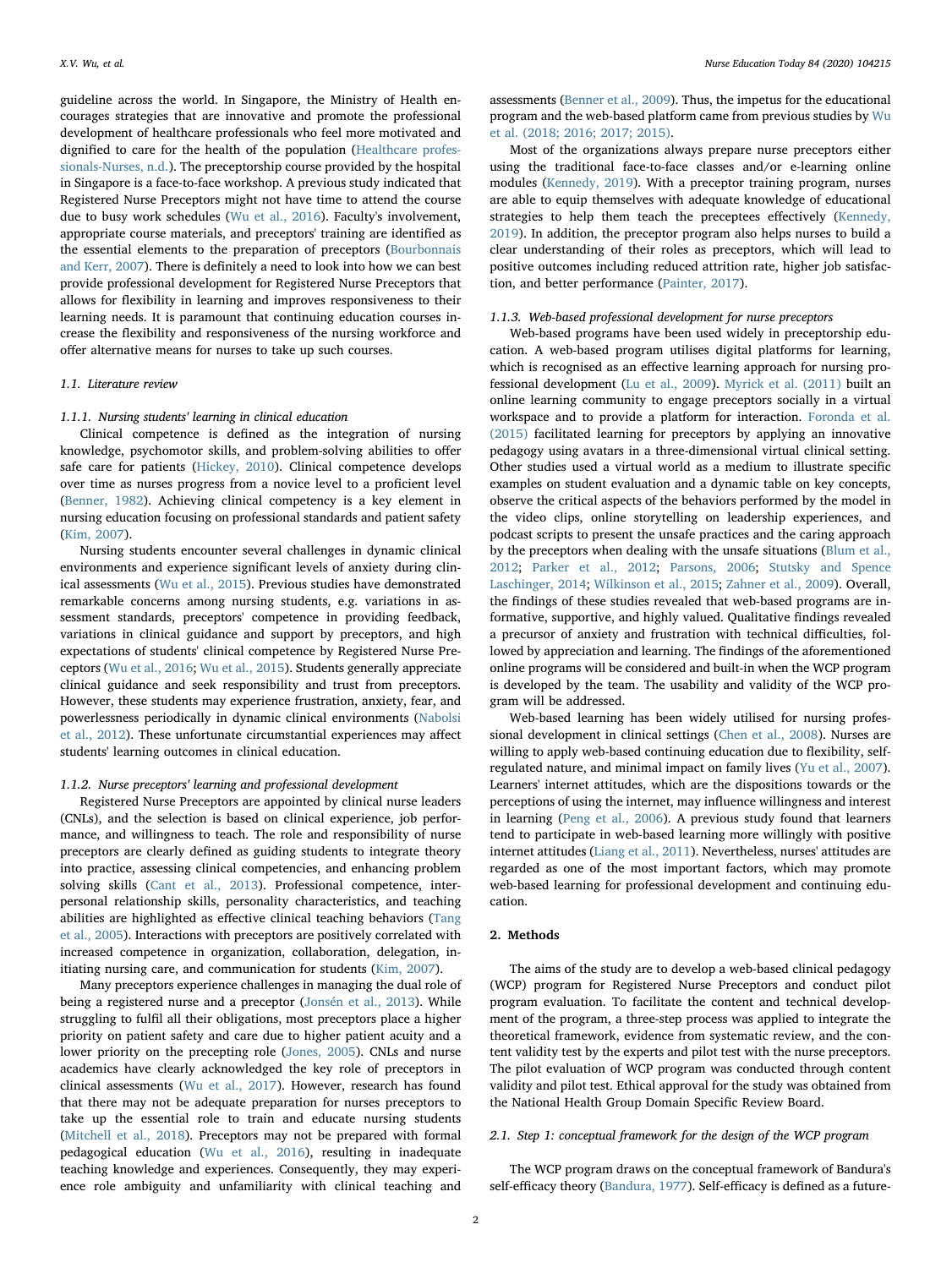oriented belief that an individual possesses the requisite skills to reach a successful outcome. The theory suggests that individual behaviors are determined through continuous interactions between cognitive, behavioral, and environmental factors ([Goldenberg et al., 2005\)](#page-7-20). [Bandura](#page-7-19) [\(1977\)](#page-7-19) explained self-confidence as the belief of an individual about his/her ability to perform the activity. Professional confidence refers to a professional's dynamic and maturing personal belief. This includes an understanding of the role and scope of practice for the profession and the capacity to fulfil the expectations competently, fostered through a process of affirming experiences. Based on Bandura's theory ([Bandura,](#page-7-19) [1977\)](#page-7-19), self-efficacy is achievable through the mastery of experience, vicarious experience through mentors, social persuasions, and physiological factors. With increased self-efficacy and self-confidence in clinical teaching and assessments of preceptors, students will benefit and enhance their clinical competencies.

## 2.2. Step 2: evidence from our systematic review and program development

The research team conducted a systematic review to obtain evidence to develop the WCP program. The systematic review aimed to review and synthesise online learning programs for preceptors ([Wu](#page-8-5) [et al., 2018\)](#page-8-5). Six electronic databases (CINAHL, Medline OVID, PubMed, Science Direct, Scopus, and Web of Science) were searched from January 2000 to June 2016. The search terms used in the search process included: 'online learning program', 'e-learning', 'online learning', 'train\*', 'educate\*', 'develop\*', 'prepare\*', 'support\*', 'nurse preceptor', 'nurse mentor', 'nurse educator', and 'nurse leader' ([Wu](#page-8-5) [et al., 2018](#page-8-5)). In the end, 20 studies were selected from 56 retrieved fulltext articles after filtration ([Wu et al., 2018\)](#page-8-5). Our systematic review found that online learning offers accessibility, convenience, and flexibility, which provides an alternative for preceptors who face challenges of workload and time ([Wu et al., 2018](#page-8-5)). Therefore, it is paramount that continuing education courses are integrated with technology to increase the flexibility and responsiveness of the nursing workforce.

The contents of the program were analysed with the selected [\(Blum](#page-7-16) [et al., 2012](#page-7-16); [Bradley et al., 2007](#page-7-21); [Foronda et al., 2015](#page-7-15); [Myrick et al.,](#page-7-14) [2011;](#page-7-14) [Parker et al., 2012;](#page-8-7) [Parsons, 2006;](#page-8-8) [Stutsky and Spence](#page-8-9) [Laschinger, 2014;](#page-8-9) [Wilkinson et al., 2015](#page-8-10); [Zahner et al., 2009](#page-8-11)). Roles and responsibilities of a preceptor covered contents on what a preceptor is, and policies and procedures. The adult learning theory included precepting adult learners, learning styles, and teaching styles. Clinical teaching composed of coaching, facilitating student learning, facilitating students' critical thinking skills, clinical teaching and learning strategies, learning cultural competence, intergenerational workplace settings, and guiding students through assessment, communication, and crisis management. Clinical assessments emphasised student evaluation. Feedback skills covered giving and receiving feedback, timing and relevancy of giving feedback, and effective feedback. Handling challenging situations encompassed precepting unsafe students or practices, attitude problems, poor communication skills, inabilities to demonstrate knowledge and skills, and unprofessional behaviors. Caring attributes of preceptors included having a welcoming presence, demonstrating empathy, encouraging growth, patience, building relationships, and communicating therapeutically. The recommendations in the systematic review have guided the content development of the WCP program.

## 2.3. Step 3: content validity and pilot test

A committee of six content experts consisting of three nursing academics from different higher learning institutions, a clinical nurse educator, a hospital nurse administrator, and a Singapore Nursing Board (SNB) representative was formed. Clinical nursing experts evaluated the clinical relevance of the program, and academics contributed in the pedagogy and assessment sections. Furthermore, the SNB representative shared the perspective of Ministry of Health on the professional development of nurses. The preliminary program was sent to content experts for individual evaluations. Content validity was evaluated in three aspects, including comprehensiveness, appropriateness, and relevancy. The content experts reviewed the program and completed the Content Validity assessment form by rating each item from 1 (not comprehensive, appropriate, relevant) to 4 (very comprehensive, appropriate, relevant). The experts indicated comments if the rating was 1 or 2 for any item.

Formative evaluation took the form of multi-modal usability testing ([Krug, 2010](#page-7-22); [Nielsen, 1994](#page-8-14)), which sought to elicit feedback on the applicability, content, ease-of-use, acceptance, and time to completion of the modules. For the pilot test, ten nurse preceptors were invited to use the WCP program and provide feedback.

# 3. Results

## 3.1. Content development of the WCP program

The research team consists of five nursing academics and two clinical educators from the hospitals. The team had many rounds of deliberation on the contents of the WCP program and developed the contents based on the systematic review, national guidelines on clinical nursing education, and relevant literatures. The WCP program consists of eight modules: 1) introduction of preceptorship, 2) planning care with preceptee, 3) conducting clinical assessment, 4) facilitating clinical learning, 5) creating positive clinical learning environment, 6) providing constructive feedback, 7) handling challenging situations, and 8) managing underperforming preceptee. A brief summary of each module is provided in [Table 1](#page-3-0).

One distinctive feature of the WCP program is that the preceptors can learn through real scenarios. Scenarios used in the program are prerecorded as videos that capture the interaction among the preceptor, the student, and the patient. Interestingly, while situations evolve, participants need to make certain decisions on clinical teaching and assessment. Such a feature offers a simulated situation, and the participants feel a real sense that they are actually in the clinical situations and guiding the students. The WCP program consists of seven scenarios ([Table 2](#page-3-1)). Once the participant logs in to the WCP program, he/she is able to access the eight modules listed on the main page. As a learning process, the participant first watches the scenarios in the video, which engages the participant in the process of decision-making. Secondly, the participant proceeds with learning theories and concepts in clinical education. With the simulated experiences, nurse preceptors can understand and transfer these learning theories and concepts into daily practices. Thirdly, the participant is required to complete a quiz for selfevaluation after each module. Quizzes is utilised to reinforce the key points in the modules. In addition, continuous support is provided for the preceptors on clinical teaching and assessment skills through the 'Discussion Forum' and the 'Expert Consultation' sections in the WCP program. (Insert [Table 2](#page-3-1) here).

# 3.2. Technical development of the WCP program

The technology team worked closely with the researchers to streamline and enhance the key features, i.e. flexibility and ease of use. A general model for planning and implementing a comprehensive evaluation, as recommended by [Cook and Ellaway \(2015\)](#page-7-23), was adopted to evaluate the WCP program. The WCP program is a web-based program that involves the use of smart devices (laptop, tablet, or smartphone) to facilitate self and peer-learning of preceptors. It is built using modern web technologies (React.js, Node.js, and MongoDB) with a dashboard-like interface. Dashboard interfaces are extremely easy to interact with, even for users with minimal web experiences. Additionally, every new user is on-boarded using an interactive step-bystep website walkthrough to reduce user-interface complexities ([Fig. 1](#page-4-0)).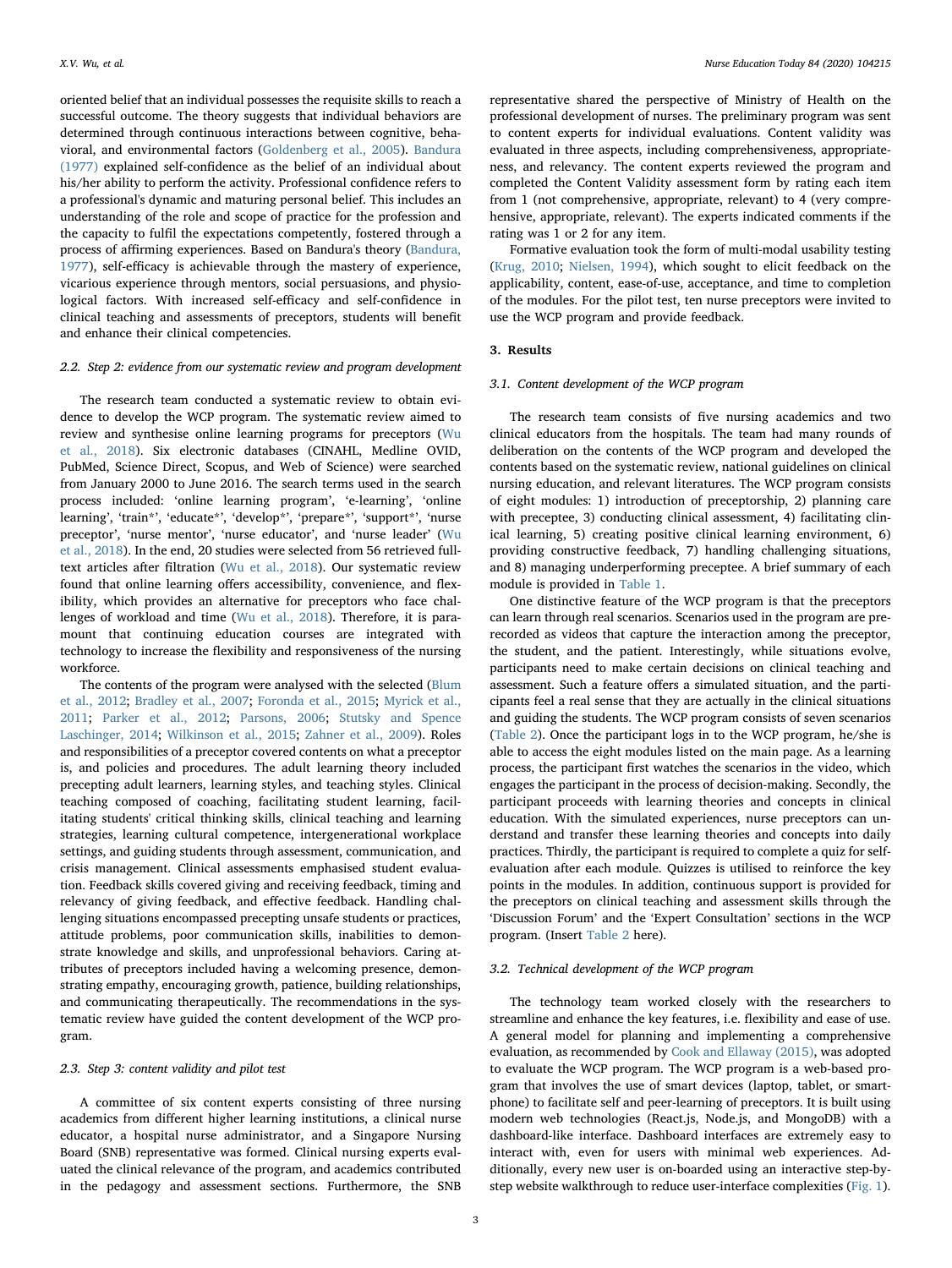# <span id="page-3-0"></span>Table 1

Modules of the WCP program.

| Module name                                        | Theories/principles/protocols                                                                                | Module description                                                                                                                                                                                                                                                                                                                              |
|----------------------------------------------------|--------------------------------------------------------------------------------------------------------------|-------------------------------------------------------------------------------------------------------------------------------------------------------------------------------------------------------------------------------------------------------------------------------------------------------------------------------------------------|
| Introduction of preceptorship                      | Learning theory<br>Learning style                                                                            | This module explains the roles and responsibilities of a preceptor. Understanding<br>learning theories and principles provides fundamental knowledge for nurse<br>preceptors.                                                                                                                                                                   |
| Planning care with preceptee                       | Patient care planning<br>Learning contract for goal-setting                                                  | This module elaborates the importance of planning care for patients with preceptee.<br>In addition, the module explains how a learning plan assists a nurse preceptor and a<br>preceptee in setting goals and creating a realistic plan at the beginning of the clinical<br>attachment.                                                         |
| Conducting clinical assessment                     | Clinical assessment strategy<br>Clinical evaluation                                                          | This module provides practical guidance for nurse preceptors when conducting<br>clinical assessment and evaluation. Nurse preceptors are able to have a better<br>understanding of the factors should be taken into considerations in clinical<br>assessment and evaluation and learn hands-on skills and strategies in clinical<br>assessment. |
| Facilitate clinical learning                       | Effective clinical teaching and learning<br>Adult learning theory<br>One-minute learner tool                 | This module provides useful information on facilitate learning in clinical settings.<br>Nurse preceptors learn how to facilitate learning in a more effective way. The one-<br>minute learner tool can be used as a guide for teaching preparation during busy<br>shifts.                                                                       |
| Creating positive clinical learning<br>environment | Positive learning environment                                                                                | This module highlights the benefits of creating positive learning environment. In<br>addition, the module guides nurse preceptors on how to create positive learning<br>environment for their preceptee.                                                                                                                                        |
| Providing constructive feedback                    | Constructive feedback<br>Techniques in feedback                                                              | In this module, nurses are able to learn the methods of providing constructive<br>feedback to preceptee in various circumstances. Additionally, practical guidance is<br>offered on the techniques of providing constructive feedback.                                                                                                          |
| Handling challenging situations                    | Reporting for incident<br>Emotional support                                                                  | This module offers strategies on how to handle challenging situation, e.g. incident.<br>The module provides useful information on how to react to such incident and offer<br>emotional support to preceptee who may be undergoing emotional stress in the<br>incident.                                                                          |
| Managing underperforming preceptee                 | Learning contract<br>Healthcare institution's protocol for the<br>escalation of an underperforming preceptee | This module provides knowledge on how to create a learning contract when there<br>are concerns regarding preceptee's performance. Nurse preceptors learn practical<br>skills to guide preceptees when they are underperforming. Additionally, nurse<br>preceptors learn the pathways for support and escalation in handling such situation.     |

# <span id="page-3-1"></span>Table. 2

Description of the scenarios.

| Scenario name                                           | Characters<br>involved                          | Story timeline                                                                                                               | Description                                                                                                                                                                                                                                                                                                                                                                                                                                                                                                                                    |
|---------------------------------------------------------|-------------------------------------------------|------------------------------------------------------------------------------------------------------------------------------|------------------------------------------------------------------------------------------------------------------------------------------------------------------------------------------------------------------------------------------------------------------------------------------------------------------------------------------------------------------------------------------------------------------------------------------------------------------------------------------------------------------------------------------------|
| Planning of shift                                       | RN Yuchen<br>SN Jun<br>Mr. David<br>Mr. Raj     | Second week of clinical attachment<br>Mr. David: POD 2 of wound<br>debridement<br>Mr. Raj: Newly admitted to the<br>hospital | It is the second week of SN Jun's clinical attachment. He is familiar with the<br>patients' conditions. How does RN Yuchen plan the care of the patients with<br>SN Jun at the beginning of the shift?                                                                                                                                                                                                                                                                                                                                         |
| Readiness for clinical assessment                       | RN Yuchen<br>SN Wei Wei<br>Mr. David            | Mr. David: POD 3 of wound<br>debridement<br>Mr. Raj: Going for laparoscopic<br>cholecystectomy today                         | SN Wei Wei has an opportunity to perform wound dressing and pre-<br>operational preparation for Mr. David. She needs to complete her clinical<br>assessment as well. However, she does not feel confident to perform the<br>skills due to lack of experience. How will RN Yuchen plan for the clinical<br>assessment?<br>Mr. David complains of severe pain when SN Wei Wei is trying to change the<br>wound dressing for him. How will RN Yuchen make the decision, to let SN<br>Wei Wei continue with the changing of dressing or otherwise? |
| Guiding the student for<br>administration of medication | RN Yuchen<br>SN Jun<br>Mr. Raj                  | Mr. David: POD 5 of wound<br>debridement<br>Mr. Raj: POD 2 of laparoscopic<br>cholecystectomy                                | RN Yuchen notices that SN Jun does not have sufficient knowledge<br>regarding the administration of medication. What could RN Yuchen do to<br>help him?                                                                                                                                                                                                                                                                                                                                                                                        |
| Precious learning opportunity                           | RN Yuchen<br>SN Wei Wei<br>Mr. David<br>Mr. Raj | Mr. David: POD 7 of wound<br>debridement, going home today<br>Mr. Raj: POD 5 of laparoscopic<br>cholecystectomy              | RN Yuchen and SN Wei Wei are about to perform the discharging procedure<br>for Mr. David. SN Wei Wei is looking forward to learn the discharge<br>procedure. However, Mr. Raj is calling for help. How will RN Yuchen<br>delegate the work?                                                                                                                                                                                                                                                                                                    |
| Art of feedback                                         | RN Yuchen<br>SN Wei Wei<br>Mr. David            | Mr. David: POD 7 of wound<br>debridement, going home today<br>Mr. Raj: POD 5 of laparoscopic<br>cholecystectomy              | RN Yuchen notices that SN Wei Wei is performing the procedure wrongly in<br>front of the patient. How will she react?<br>How will RN Yuchen provide feedback to SN Wei Wei regarding her<br>performance?                                                                                                                                                                                                                                                                                                                                       |
| Medication error                                        | RN Yuchen<br>SN Jun<br>Mr. Raj                  | Mr. David: Discharge to home.<br>Mr. Raj: POD 5 of laparoscopic<br>cholecystectomy                                           | SN Jun reports to RN Yuchen that he caused a medication error. How will<br>RN Yuchen manage the incident?<br>What could RN Yuchen do when she discovers SN Jun is in emotional<br>distress after the incident?                                                                                                                                                                                                                                                                                                                                 |
| Unexpected result of clinical learning                  | RN Yuchen<br>SN Wei Wei                         | Final week of hospital attachment<br>Mr. David: Discharged to home<br>Mr. Raj: Discharged to home                            | SN Wei Wei gets to know her poor performance upon receiving the final<br>evaluation of her clinical attachment. She feels very upset and angry. How<br>will RN Yuchen handle the situation?                                                                                                                                                                                                                                                                                                                                                    |

POD - post-operative day; RN - registered nurse (preceptor); SN - student nurse (preceptee); Mr. David - patient, admitted for diabetic foot, underwent wound debridement, going home with wound dressing; Mr. Raj - patient, admitted for abdominal pain, went for ultrasound, going for cholecystectomy.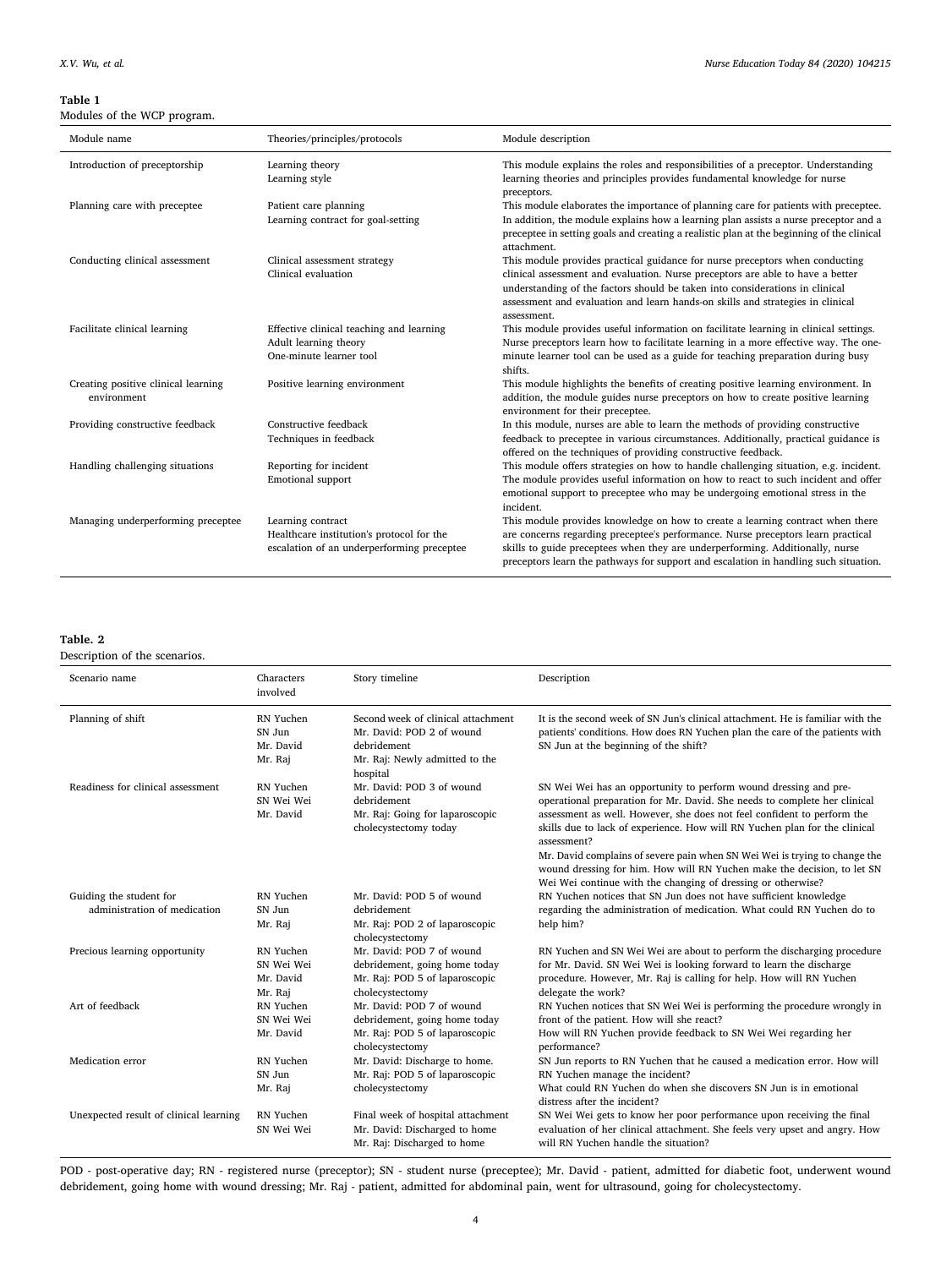<span id="page-4-0"></span>

Fig. 1. User story box of WCP Program.

The participant is able to view the patients' clinical histories, vital signs, and radiological examination results on the WCP program. Subsequently, they can use a device to observe interactions between the preceptor, the nursing student, and the patient in the videos. This interface also allows the nurse preceptor to assess students' clinical competence and provide feedback.

The WCP program provides flexibility in learning by dividing the entire course into smaller modules, which can easily fit into preceptors' tight work schedules. Although flexible, the modules are designed to be completed in a sequential manner. The website ensures that all modules are completed in a pre-defined order and that no module is skipped. The completion time for each module for every preceptor is recorded in the web-program for the research study. After the completion of each module, the preceptor has to take a quiz before moving on to the next module [\(Fig. 2\)](#page-5-0). Upon the successful completion of the entire course, the participant is awarded with an e-certificate of course completion, which can be downloaded and kept as part of professional portfolio.

The WCP program allows multiple ways of knowledge sharing and active discussions through an online discussion forum. Forums create discussion environments on certain topics visible to others at any time. Hence, the discussion forum in the WCP program allows preceptors to share their clinical teaching experiences and support each other along their learning journeys. Apart from peer-to-peer discussions, a panel of clinical education experts is available online to provide guidance and feedback. At the back-end, the WCP program is able to generate the demographic data of the participants and conduct certain levels of data analysis [\(Fig. 3\)](#page-6-0).

# 3.3. Content validity test

The Content Validity assessment forms completed by content experts were consolidated for the calculation of the content validity index (CVI). As recommended by literature [\(Gilbert and Prion, 2016](#page-7-24); [Polit](#page-8-15) [et al., 2007\)](#page-8-15), only when both item-CVI and scale-CVI are above 0.80, the content of the program is considered valid. There are 8 modules within WCP program. Each module has its specific learning points developed based on educational theories and concepts, systematic review, and knowledge contributed by the research team. In total, there are 21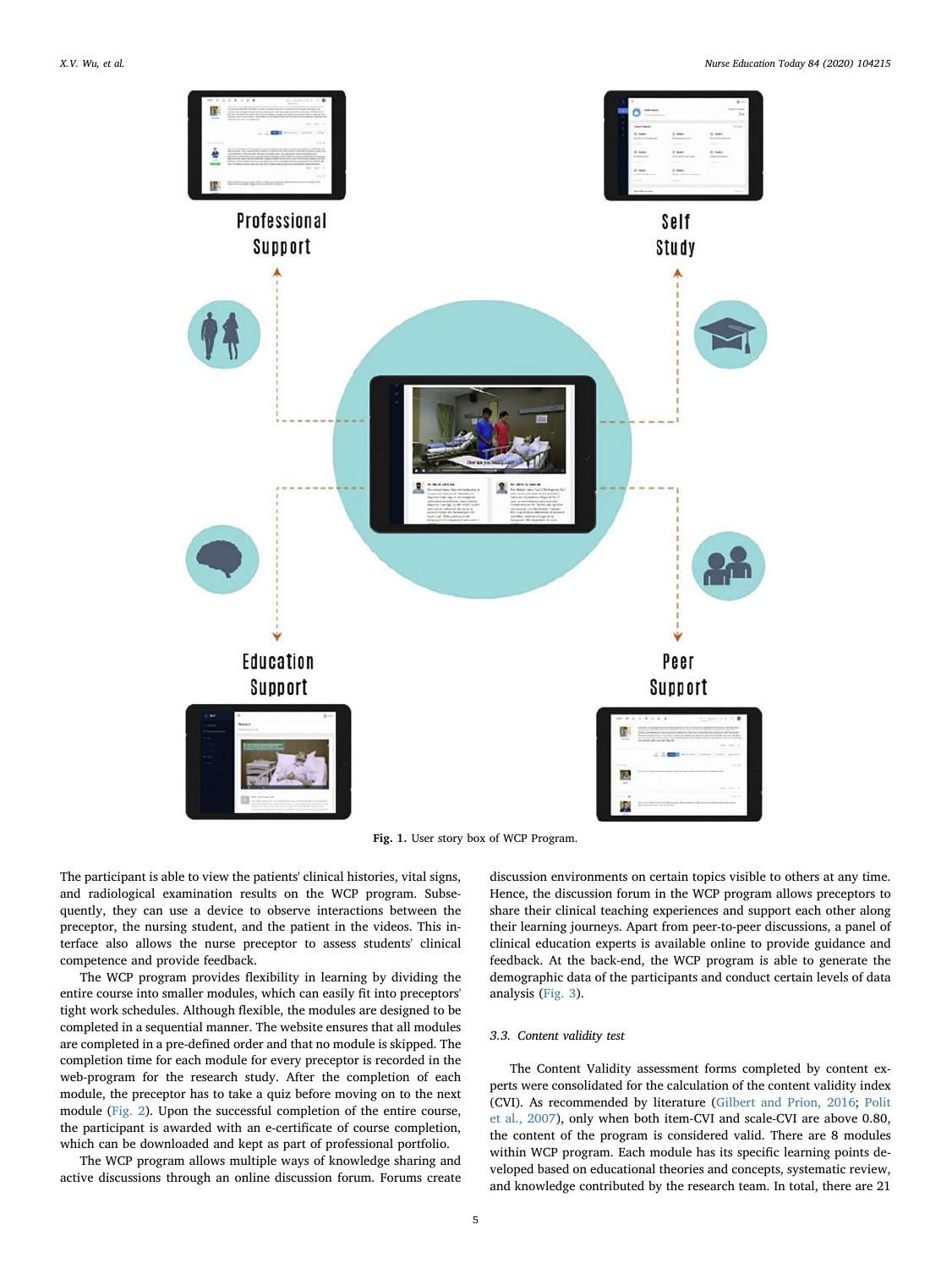<span id="page-5-0"></span>

**Module Options** 

Module Quiz

Fig. 2. Modules of WCP Program.

learning points. Every learning point was assessed and scored as one item based on its relevancy, appropriateness and comprehensiveness. The learning points are the summary of the contents of modules. The content validity test has been conducted to assess the educational contents provided in the modules. The item-CVI score ranged from 0.83 to 1.00 and the scale-CVI score was 0.87, which indicated that the WCP program had a strong content validity.

The content experts also shared feedback related to the program. In addition, an education specialist was invited to review the pedagogical aspects of the WCP program. Subsequently, the research team discussed the revised contents to finalise the WCP program in consideration of the comments by the expert panel. The most common feedback by the content experts is that some of the learning theories explained in the program might be too abstract for nurses to understand, in consideration of their various educational background. Content experts also shared some real situations they have experienced in clinical settings. In fact, we have used those situations as references when developing case scenarios. Next, the research team revised the contents of WCP program to ensure all the educational theories and concepts in the program are relevant and succinct. Meanwhile, real case scenarios were added to assist with the understanding of educational theories or concepts. This rigorous review process enhanced the content validity of the WCP program.

#### 3.4. Pilot test - formative and user-centred evaluation

The main purpose of the pilot study was to evaluate the website in terms of usability, navigation, website design, and quality of information. Hence, the pilot study did not evaluate outcomes related to clinical

teaching competence, self-efficacy, and attitudes towards web-based learning. During pilot test, nurse preceptors were given access to the WCP program that allowed them to navigate the dashboard and review the modules of the program. The nurse preceptors were required to rate the website from the 4 aspects as highlighted above. There were additional questions on asking users' likes and dislikes of the website features, and what are improvements required.

Nurse preceptors shared that the website was easy to use and navigate. They commented that the videos in each module are beneficial for nurses to understand the real situation in the clinical setting. This feature also makes the website more interactive. Preceptors recommended replacing wordy content with graphics and pictures will attract users' attention. Feedback from nurse preceptors was subsequently used to further refine the program. The formative and usercentred evaluation generated input regarding revisions and modifications ([Dick and Carey, 1990](#page-7-25)) that informed the design and development of the WCP program. Since nurse preceptors participated in the pilot test provided positive feedback towards the features including dashboard and interactive videos, no major change was made after the pilot test. Some minor changes were made based on the feedback of the nurse preceptors, including replacing wordy content with more attractive graphs and tables, and increase font size at certain parts of the website to make the content easier to read. Some minor issues highlighted by pilot test users including some experienced slow speed of the website and system errors of the quiz layout were addressed by the technical assistant.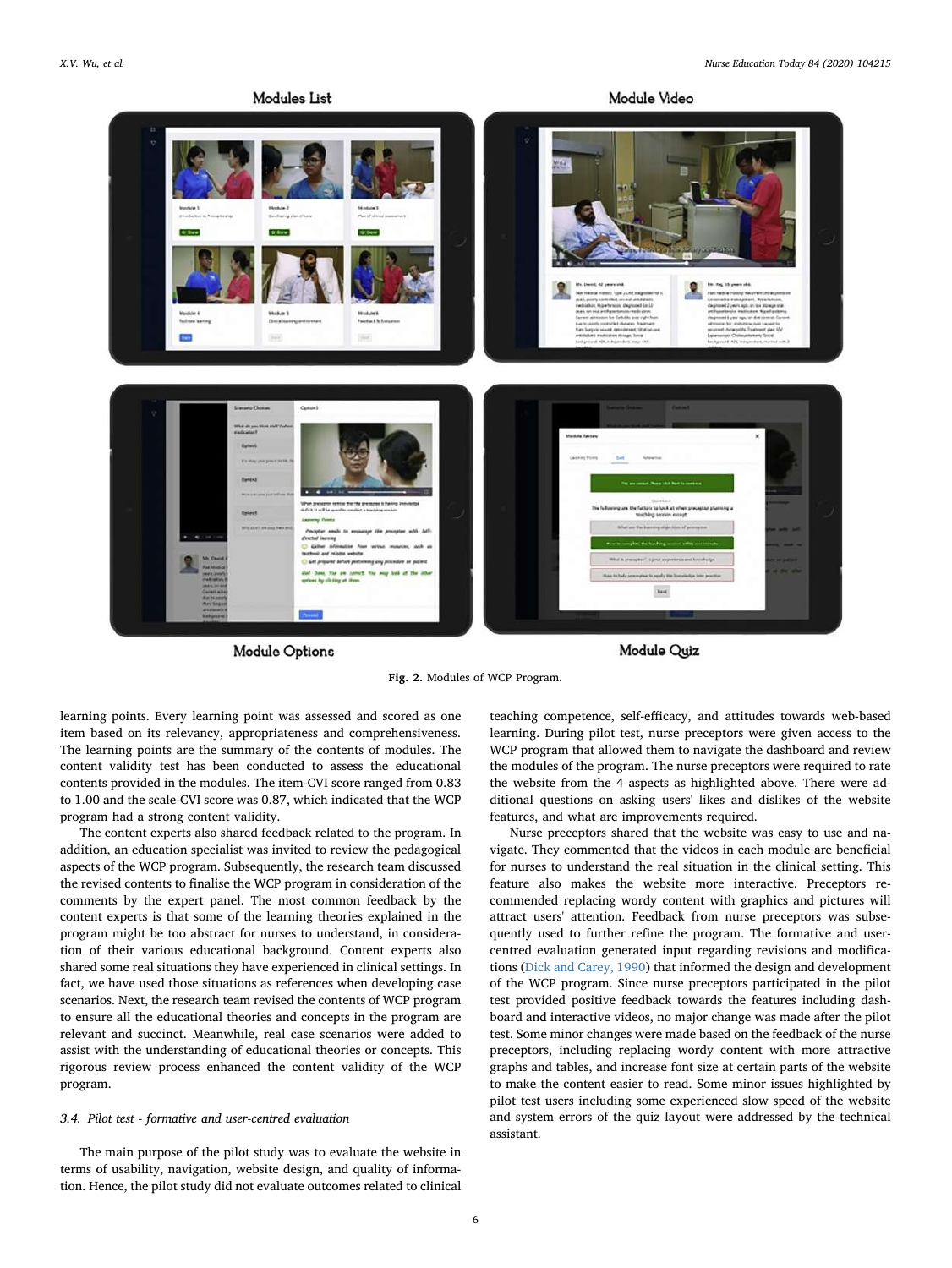# Dashboard



<span id="page-6-0"></span>

**Backend Data Analysis** 

**Discussion Forum** 

Fig. 3. Unique features of WCP Program.

# 4. Discussion

The three-step process which integrated the theoretical framework, evidence from systematic review, and the content validity test and pilot test, facilitated the content and technical development of the WCP program.

The conceptual framework offered an overarching idea of using web-based platform for the WCP program ([Bandura, 1977](#page-7-19)). Furthermore, the systematic review supported that online learning offers accessibility, convenience, and flexibility for preceptors ([Wu et al., 2018](#page-8-5)). The unique web-based technology and interactive features in WCP program provide a platform for nurse preceptors to discuss clinical encounters with their peers and to consult experts. The WCP program provides flexibility in learning that could better fit into preceptors' busy schedules.

The Manpower Minister in Singapore highlighted that fast-changing technology "will change the way we work, the way we communicate, and the way we do business" ([Yong, 2015](#page-8-16)). Furthermore, there will be a plunge in employment growth in a few years due to baby boomers gradually leaving the workforce and smaller cohorts entering the workforce. Therefore, the existing workforce needs to explore other ways with fewer workers and leverage on new technology. It has been widely encouraged that the workforce needs to embrace technology to keep ahead of the curve [\(Yong, 2015\)](#page-8-16).

The content development was guided by the systematic review of the literatures ([Wu et al., 2018](#page-8-5)). Therefore, the WCP program is an evidence-based program that provides comprehensive coverage on clinical teaching pedagogy and assessment strategies. The findings of prior studies further highlight the importance of preparing preceptors to be pedagogically ready ([Wu et al., 2016;](#page-8-2) [Wu et al., 2017](#page-8-1); [Wu et al.,](#page-8-3) [2015\)](#page-8-3). In addition, as the systematic review focused on the preceptorship programs in a wide range of clinical settings, the WCP program applied the key analytic results from the systematic review. The evidenced-based nature of the WCP program thus can be applied in wide array of the settings, such as, acute care hospitals, community hospitals, primary care settings, higher education institutions during clinical practicum.

The results of the Content Validity Assessment enhanced the quality of the contents. The content experts are experienced academics and clinicians from various fields of nursing, ranging from clinical nursing, nursing education, specialist in pedagogy and assessment, and government sector. The item-CVI and scale-CVI score indicated that the contents of the WCP program had a good level of validity. The qualitative feedback by the content experts contributed to the creation of the clinical scenarios, and ensured the educational theories and concepts in the WCP program are relevant and succinct.

The Pilot Test reassured the technical features have reasonable level of usability, easy navigation, desirable website design, and high quality of information. Some pilot test users stated that they encountered problem in viewing the answers of some quizzes due to incorrect format. Our technical assistant has changed the format of display and solved the problem. There were also comments mentioned that the speed of the website was a bit slow. Hence, the research team decided to engage a server which is able to support the website efficiently. Subsequently, the speed of the website has been improved.

Research has indicated that the teaching competency of nurse preceptors can be transferred to students' clinical learning to enhance their clinical competencies [\(Wu et al., 2016\)](#page-8-2). Role modelling and adequate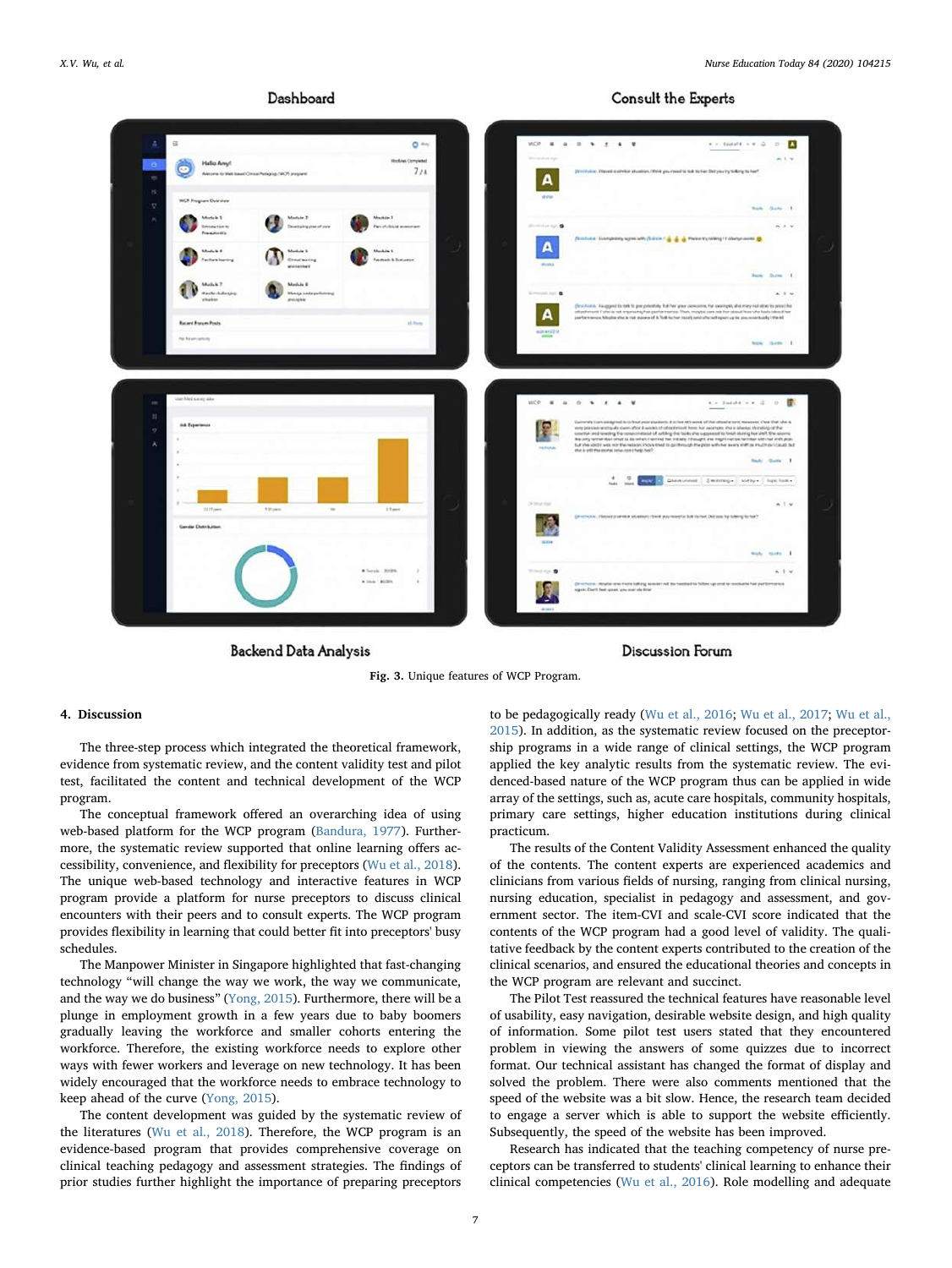support from preceptors can nurture students in developing essential resilience traits and enhance their confidence in problem-solving in the ever-changing clinical situations (Coş[kun et al., 2014](#page-7-26)). Consequently, the introduction of a robust online preceptorship program enhances students' learning outcomes, i.e. clinical competence, by preparing and supporting preceptors, particularly in maintaining consistency in their supervision and guidance, and standard setting of students' clinical assessments.

# 4.1. Limitations

The limitations of this study include there is one hospital engaged for the development of WCP program. It is expected that upon the completion of the program development, the WCP program will be shared with other hospitals and tested further. In addition, the threestep process of program development is time-consuming. Thus, time lags may occur due to fast-paced technological developments. There are also limitations when conducting the pilot test of the WCP program. The outcomes related to clinical teaching competence, self-efficacy, and attitudes towards web-based learning were not evaluated. The research team intended to include the evaluation of these outcomes in the largerscale experimental study in the subsequent phase.

## 4.2. Clinical implications

Nurse preceptors facilitate students' learning in clinical setting. Researches have indicated that the teaching competencies of nurse preceptors can be transferred to students' clinical learning. Traditionally, nurse preceptors attend preceptorship courses at a faceto-face workshop that is provided by the hospital. Nurse educators at the hospital conduct the workshop. With the increasing acuity of patients and manpower constraint, it is challenging for clinical institutions to release nurses for training and development. The flexible web-based learning platform offers an alternative for preceptors who are working adults and strive to maintain a balance between work and family life.

Based on the results of a systematic review by the research team ([Wu et al., 2018](#page-8-5)), it has been noted that all reviewed studies were conducted in North America. Thus, a relevant research is especially valuable in the Asia-Pacific region. The team has planned to conduct an experimental research to examine the effects of the WCP program on the clinical teaching competence, self-efficacy, and attitudes towards web-based learning of the Registered Nurse Preceptors in clinical pedagogy and assessments.

# 5. Conclusion

This study has applied an innovative three-step design process to develop the WCP program for nurse preceptors. The WCP program adopted an evidence-based approach to develop a comprehensive learning program on clinical teaching and assessments. The WCP program provides a platform for preceptors with tight work schedules. The flexible learning platform offers an alternative besides traditional faceto-face learning. The unique features of the WCP program, e.g. peerlearning, consultation with experts, and interactive features, can have great advantages for preceptors who are working adults.

## Funding

The study is funded by the Ministry of Education (MOE), Singapore; Tertiary Education Research Grant (MOE 2017-TRF-009).

#### Ethical approval details

Ethical approval for the study was obtained from the National Health Group Domain Specific Review Board.

#### Declaration of competing interest

The authors declare no conflicts of interest.

#### Acknowledgement

The authors would like to thank Dr. Mark Gan, who provided expert opinions on the education perspectives and evaluation of the program. The authors would like to thank the nurses who participated in the research, Tan Tock Seng Hospital, and Alice Lee Centre for Nursing Studies, Yong Loo Lin School of Medicine, National University of Singapore for providing support for the study. The authors would like to thank the National University Health System Medical Publications Support Unit, Singapore, for assistance in professionally editing the language of this manuscript.

# References

- <span id="page-7-0"></span>[AACN, 2008. The Essentials of Baccalaureate Education for Professional Nursing Practice.](http://refhub.elsevier.com/S0260-6917(19)30484-8/rf0005) [American Association of Colleges of Nursing Washington, D.C.](http://refhub.elsevier.com/S0260-6917(19)30484-8/rf0005)
- <span id="page-7-19"></span>Bandura, A., 1977. Self-effi[cacy: toward a unifying theory of behavioral change. Psychol.](http://refhub.elsevier.com/S0260-6917(19)30484-8/rf0010) [Rev. 84, 191](http://refhub.elsevier.com/S0260-6917(19)30484-8/rf0010)–215.
- <span id="page-7-4"></span>[Benner, P., 1982. From novice to expert. Am. J. Nurs. 82, 402](http://refhub.elsevier.com/S0260-6917(19)30484-8/rf0015)–407.
- <span id="page-7-11"></span>[Benner, P., Sutphen, M.V.L., Day, L., 2009. Educating Nurses: A Call for Radical](http://refhub.elsevier.com/S0260-6917(19)30484-8/rf0020) [Transformation. Jossey-Bass, San Francisco, CA](http://refhub.elsevier.com/S0260-6917(19)30484-8/rf0020).
- <span id="page-7-16"></span>[Blum, C.A., Kamciyan, J., Dean, A., 2012. Stakeholder Focus Groups to Inform a](http://refhub.elsevier.com/S0260-6917(19)30484-8/rf0025) [Technology-Based Strategy of Preceptor Support. \(Nurs Res Pract\).](http://refhub.elsevier.com/S0260-6917(19)30484-8/rf0025)
- <span id="page-7-2"></span>[Bourbonnais, F.F., Kerr, E., 2007. Preceptoring a student in the](http://refhub.elsevier.com/S0260-6917(19)30484-8/rf0030) final clinical placement: refl[ections from nurses in a Canadian hospital. J. Clin. Nurs. 16, 1543](http://refhub.elsevier.com/S0260-6917(19)30484-8/rf0030)–1549.
- <span id="page-7-21"></span>[Bradley, C., Erice, M., Halfer, D., Jordan, K., Lebaugh, D., Opperman, C., Owen, K.L.,](http://refhub.elsevier.com/S0260-6917(19)30484-8/rf0035) [Stephen, J., 2007. The impact of a blended learning approach on instructor and](http://refhub.elsevier.com/S0260-6917(19)30484-8/rf0035) [learner satisfaction with preceptor education. J. Nurses Sta](http://refhub.elsevier.com/S0260-6917(19)30484-8/rf0035)ff Dev. 3.
- <span id="page-7-7"></span>[Cant, R., McKenna, L., Cooper, S., 2013. Assessing preregistration nursing students'](http://refhub.elsevier.com/S0260-6917(19)30484-8/rf0040) [clinical competence: a systematic review of objective measures. Int. J. Nurs. Pract.](http://refhub.elsevier.com/S0260-6917(19)30484-8/rf0040) [19, 163](http://refhub.elsevier.com/S0260-6917(19)30484-8/rf0040)–176.
- <span id="page-7-17"></span>[Chen, I.J., Yang, K.F., Tang, F.I., Huang, C.H., Yu, S., 2008. Applying the technology](http://refhub.elsevier.com/S0260-6917(19)30484-8/rf0045) [acceptance model to explore public health nurses' intentions towards web-based](http://refhub.elsevier.com/S0260-6917(19)30484-8/rf0045)
- <span id="page-7-23"></span>[learning: a cross-sectional questionnaire survey. Int. J. Nurs. Stud. 45, 869](http://refhub.elsevier.com/S0260-6917(19)30484-8/rf0045)–878. [Cook, D.A., Ellaway, R.H., 2015. Evaluating technology-enhanced learning: a compre](http://refhub.elsevier.com/S0260-6917(19)30484-8/rf0050)[hensive framework. Medical Teacher 37, 446](http://refhub.elsevier.com/S0260-6917(19)30484-8/rf0050)–450.
- <span id="page-7-26"></span>Coşkun, Y.D., Garipağaoğ[lu, Ç., Tosun, Ü., 2014. Analysis of the relationship between the](http://refhub.elsevier.com/S0260-6917(19)30484-8/rf0055) [resiliency level and problem solving skills of university students Procedia. Soc. Behav.](http://refhub.elsevier.com/S0260-6917(19)30484-8/rf0055) [Sci. 114, 673](http://refhub.elsevier.com/S0260-6917(19)30484-8/rf0055)–680.
- <span id="page-7-25"></span>[Dick, W., Carey, L., 1990. The Systematic Design of Instruction. Harper-Collins New](http://refhub.elsevier.com/S0260-6917(19)30484-8/rf0060) [York, NY](http://refhub.elsevier.com/S0260-6917(19)30484-8/rf0060).
- <span id="page-7-15"></span>Foronda, C., Lippincott, C., Gattamorta, K., 2015. Evaluation of Virtual Simulation in a Master's-Level Nurse Education Certificate Program. CIN: Computers, Informatics, Nursing 33, TC16-TC22 17p.
- <span id="page-7-24"></span>[Gilbert, G.E., Prion, S., 2016. Making sense of methods and measurement: Lawshe's](http://refhub.elsevier.com/S0260-6917(19)30484-8/rf0065) [content validity index. Clinical Simulation in Nursing 12, 530](http://refhub.elsevier.com/S0260-6917(19)30484-8/rf0065)–531.
- <span id="page-7-20"></span>[Goldenberg, D., Andrusyszyn, M.A., Iwasiw, C., 2005. The e](http://refhub.elsevier.com/S0260-6917(19)30484-8/rf0070)ffect of classroom simulation on nursing students self-effi[cacy related to health teaching. J. Nurs. Educ. 44,](http://refhub.elsevier.com/S0260-6917(19)30484-8/rf0070) 310–[314](http://refhub.elsevier.com/S0260-6917(19)30484-8/rf0070).
- <span id="page-7-1"></span>Healthcare professionals-Nurses. Ministry of Health, Singapore.
- <span id="page-7-3"></span>[Hickey, M.T., 2010. Baccalaureate nursing graduates' perceptions of their clinical in](http://refhub.elsevier.com/S0260-6917(19)30484-8/rf0075)[structional experiences and preparation for practice. J. Prof. Nurs. 26, 35](http://refhub.elsevier.com/S0260-6917(19)30484-8/rf0075)–41.
- <span id="page-7-9"></span>[Jones, J.M., 2005. Clinical supervision in nursing: what's it all about? Clin. Superv. 24,](http://refhub.elsevier.com/S0260-6917(19)30484-8/rf0080) 149–[162](http://refhub.elsevier.com/S0260-6917(19)30484-8/rf0080).
- <span id="page-7-8"></span>[Jonsén, E., Melender, H.L., Hilli, Y., 2013. Finnish and Swedish nursing students' ex](http://refhub.elsevier.com/S0260-6917(19)30484-8/rf0085)periences of their fi[rst clinical practice placement](http://refhub.elsevier.com/S0260-6917(19)30484-8/rf0085)–a qualitative study. Nurse Educ. [Today 33, 297](http://refhub.elsevier.com/S0260-6917(19)30484-8/rf0085)–302.
- <span id="page-7-12"></span>[Kennedy, A., 2019. Nurse preceptors and preceptor education: implications for preceptors](http://refhub.elsevier.com/S0260-6917(19)30484-8/rf0090) [programs. Retention Strategies, and Managerial Support MEDSURG Nursing 28,](http://refhub.elsevier.com/S0260-6917(19)30484-8/rf0090) 107–[113](http://refhub.elsevier.com/S0260-6917(19)30484-8/rf0090).
- <span id="page-7-5"></span>[Kim, K.H., 2007. Clinical competence among senior nursing students after their](http://refhub.elsevier.com/S0260-6917(19)30484-8/rf0095) [Preceptorship experiences. J. Prof. Nurs. 23, 369](http://refhub.elsevier.com/S0260-6917(19)30484-8/rf0095)–375.
- <span id="page-7-22"></span>[Krug, S., 2010. Rocket Surgery Made Easy: The Do-it yourself Guide to Finding and Fixing](http://refhub.elsevier.com/S0260-6917(19)30484-8/rf0100) [Usability Problems. New Riders, Canada](http://refhub.elsevier.com/S0260-6917(19)30484-8/rf0100).
- <span id="page-7-18"></span>[Liang, J.-C., Wu, S.-H., Tsai, C.-C., 2011. Nurses' internet self-e](http://refhub.elsevier.com/S0260-6917(19)30484-8/rf0105)fficacy and attitudes to[ward web-based continuing learning. Nurse Educ. Today 31, 768](http://refhub.elsevier.com/S0260-6917(19)30484-8/rf0105)–773.
- <span id="page-7-13"></span>Lu, D.F., Lin, Z.C., Li, Y.J., 2009. Eff[ects of a web-based course on nursing skills and](http://refhub.elsevier.com/S0260-6917(19)30484-8/rf0110) [knowledge learning. J. Nurs. Educ. 48, 70](http://refhub.elsevier.com/S0260-6917(19)30484-8/rf0110)–77.
- <span id="page-7-10"></span>[Mitchell, C., Ridgeway, L., Sheeran, L., 2018. Preceptor education for specialty commu](http://refhub.elsevier.com/S0260-6917(19)30484-8/rf0115)[nity-based nurses: a pre- and postevaluation. The Journal of Continuing Education in](http://refhub.elsevier.com/S0260-6917(19)30484-8/rf0115) [Nursing 49, 111](http://refhub.elsevier.com/S0260-6917(19)30484-8/rf0115)–118.
- <span id="page-7-14"></span>[Myrick, F., Caplan, W., Smitten, J., Rusk, K., 2011. Preceptor/mentor education: a world](http://refhub.elsevier.com/S0260-6917(19)30484-8/rf0120) [of possibilities through e-learning technology. Nurse Educ. Today 31, 263](http://refhub.elsevier.com/S0260-6917(19)30484-8/rf0120)–267.
- <span id="page-7-6"></span>[Nabolsi, M., Zumot, A., Wardam, L., Abu-Moghli, F., 2012. The experience of Jordanian](http://refhub.elsevier.com/S0260-6917(19)30484-8/rf0125) [nursing students in their clinical practice. Procedia - Social and Behavioral Sciences](http://refhub.elsevier.com/S0260-6917(19)30484-8/rf0125) [46, 5849](http://refhub.elsevier.com/S0260-6917(19)30484-8/rf0125)–5857.